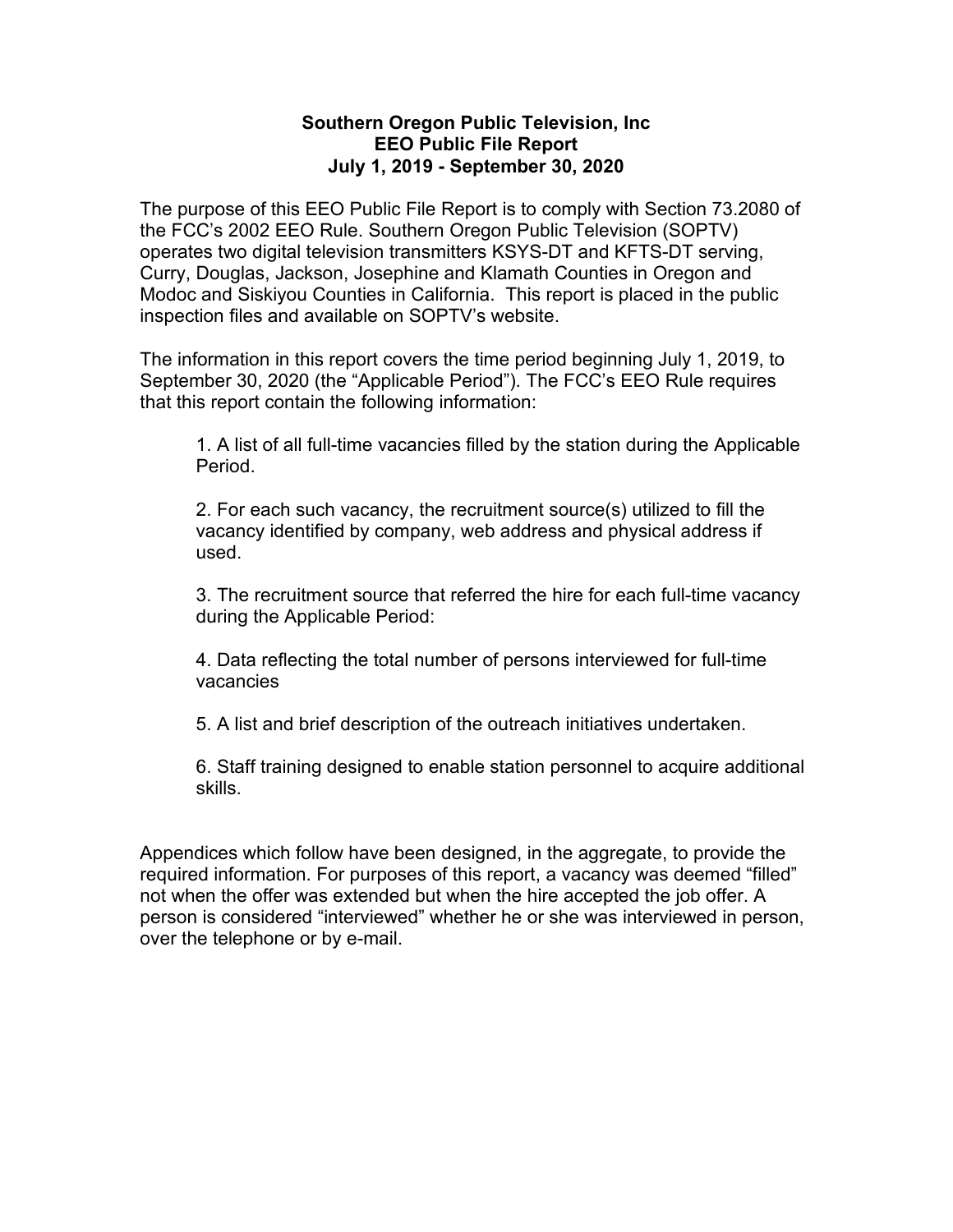## Appendix 1 VACANCIES FILLED DURING REPORTING PERIOD

| Job Title                      | Total Interviewed for the<br>Position | <b>Recruitment Source</b><br><b>Referred The Hires</b> |
|--------------------------------|---------------------------------------|--------------------------------------------------------|
|                                |                                       |                                                        |
| <b>Office Assistant</b>        |                                       | <b>Work Source</b>                                     |
| <b>Media Asset Coordinator</b> |                                       | Word Of Mouth                                          |
| Media Asset Coordinator        |                                       | Craigslist                                             |

# Resource Agencies

None of these organizations are entitled to vacancy notification.

| $\mathbf 1$    | <b>Medford Mail Tribune</b>            | 541-776-4382                         | PO Box 1108<br>Medford, OR<br>97501                 |
|----------------|----------------------------------------|--------------------------------------|-----------------------------------------------------|
| $\overline{2}$ | <b>Ashland Daily Tidings</b>           | 541-776-4382                         | PO Box 1108<br>Medford, OR<br>97501                 |
| 3              | <b>Oregon Employment</b><br>Department | 541-776-6060<br><b>iMatch Skills</b> | 119 N Oakdale<br>Ave<br>Medford, OR<br>97501        |
| $\overline{4}$ | <b>SOPTV Website</b>                   | In House                             | www.soptv.org                                       |
| 5              | The Oregonian                          | www.oregonian.com                    | 1320 SW<br><b>Broadway</b><br>Portland, OR<br>97201 |
| 6              | Craigslist                             | www.craigslist.com                   |                                                     |
| $\overline{7}$ | <b>Rogue Valley Jobs</b>               | www.roguevalleyjobs.net              |                                                     |
| 8              | <b>Public Broadcasting Service</b>     | www.connectpbs.org                   | 2100 Crystal<br>City Drive,                         |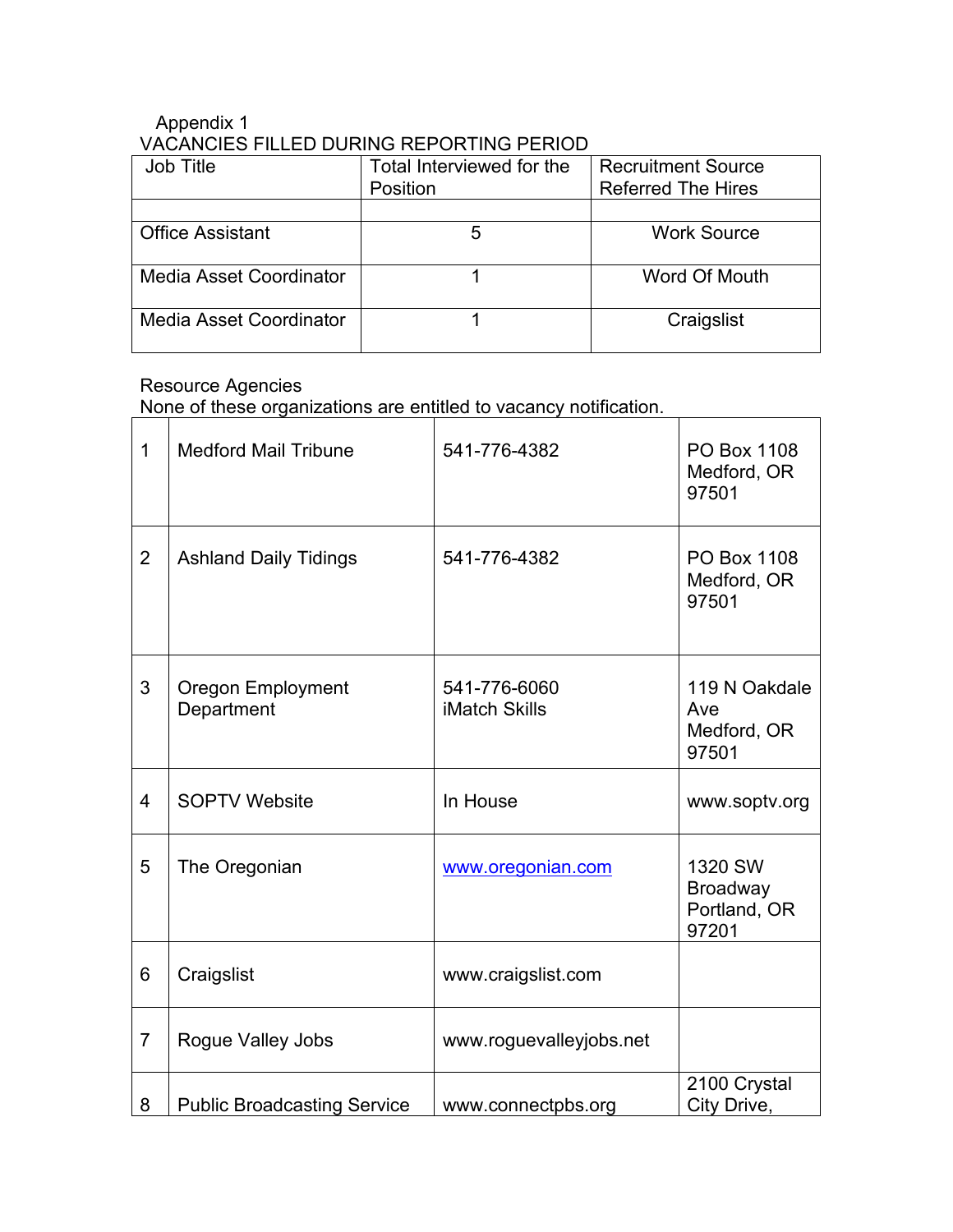|    |                                                      | 703-739-5000        | <b>Arlington VA</b><br>2202-3785                     |
|----|------------------------------------------------------|---------------------|------------------------------------------------------|
| 9  | The Job Council<br><b>Work Source Oregon</b>         | 541-776-5100        | 673 Market St<br>Medford, OR<br>97504                |
| 10 | MajorGiving                                          | www.majorgiving.com | Search Firm                                          |
| 11 | <b>Adult &amp; Family Services</b>                   |                     | 800 Cardley<br>Ave<br>Medford, OR<br>97504           |
| 12 | Society of Broadcast<br>Engineers                    | www.sbe.org         |                                                      |
| 13 | <b>Jackson County RCC</b><br><b>Diversity Office</b> |                     | 1600 N<br>Riverside<br>1001,<br>Medford, OR<br>97501 |
| 14 | Opus Radio                                           | oscar@opusradio.com |                                                      |
| 15 | <b>Corporation for Public</b><br><b>Broadcasting</b> | CPB.org             |                                                      |
| 16 | Linkedin                                             | www.linkedin.com    |                                                      |
| 17 | <b>Current Newspaper</b>                             | jobs@current.org    |                                                      |
| 18 | <b>Internal Notification</b>                         |                     |                                                      |
| 19 | Word of Mouth                                        |                     |                                                      |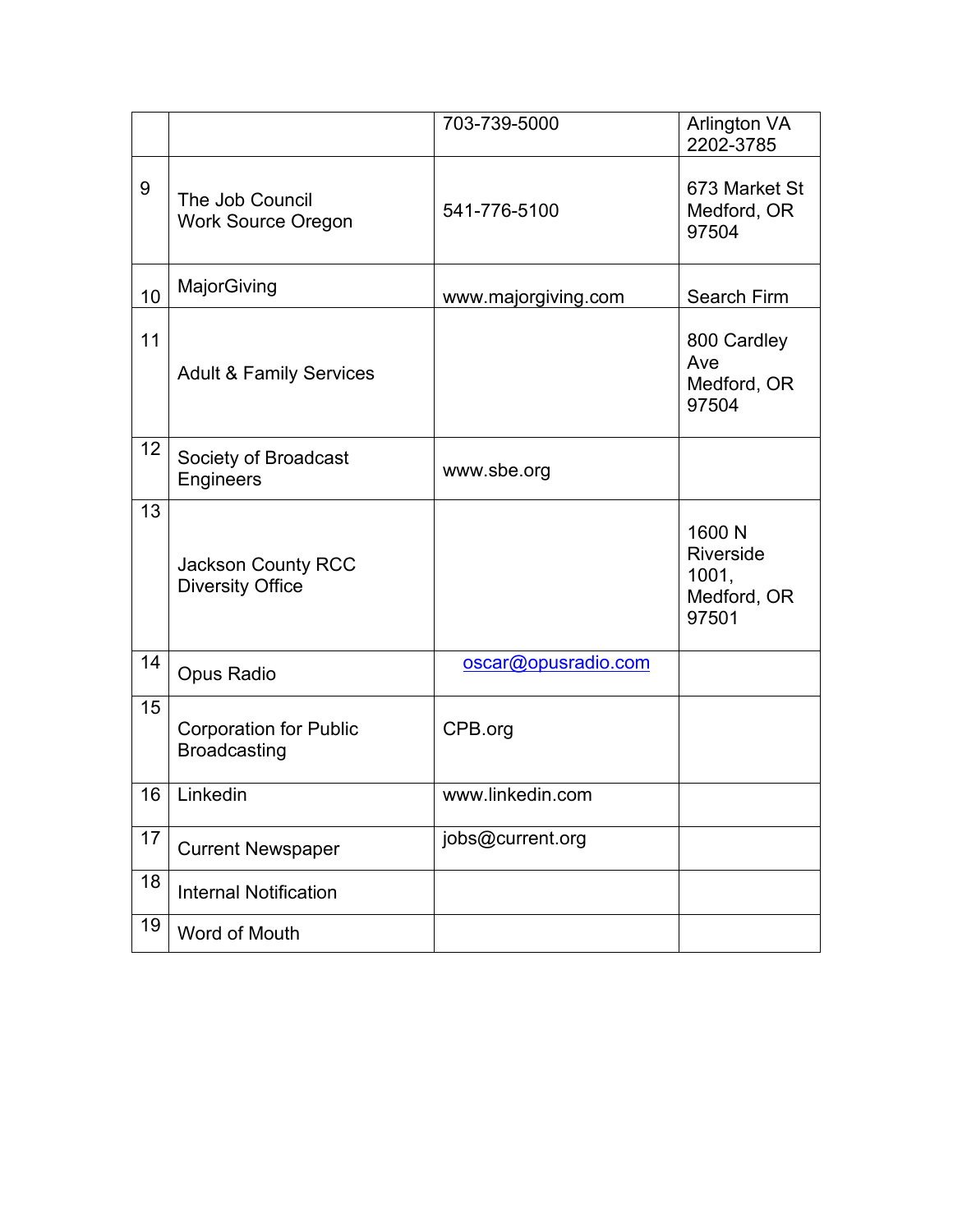## **SOPTV Annual EEO Public File Report July 1, 2019 – September 30, 2020**

**Narrative Report**

### **RECRUITMENT INITIATIVES**

**SOPTV operates in the 140th television market in the United States which is classified as a small market. SOPTV is required to engage in at least two Recruitment Initiatives during each two-year period**.

**Outreach Initiative #1**

**Establishment of an internship program designed to assist members of the community to acquire skills needed for broadcast employment.**

**Job Council Interns**

None

**Outreach Initiative #2**

**Listing of each upper-level category opening in a job bank or newsletter of media trade groups whose membership includes susbtantial paricipation of women and minorities.**

See recruitment sheet

#### **Outreach Initiative #3**

**Provision of training to management level personnel as to methods of ensuring equal employment opportunity and preventing discrimination.**

#### **Bi-Monthly**

PBS Education, Ben Garcia 2019/2020

#### **Outreach Initiative #4**

**Establishment of training programs designed to enable station personnel to acquire skills that could qualify them for higher level positions**

#### **July 2019**

CDP Online Context, Jan Abramsson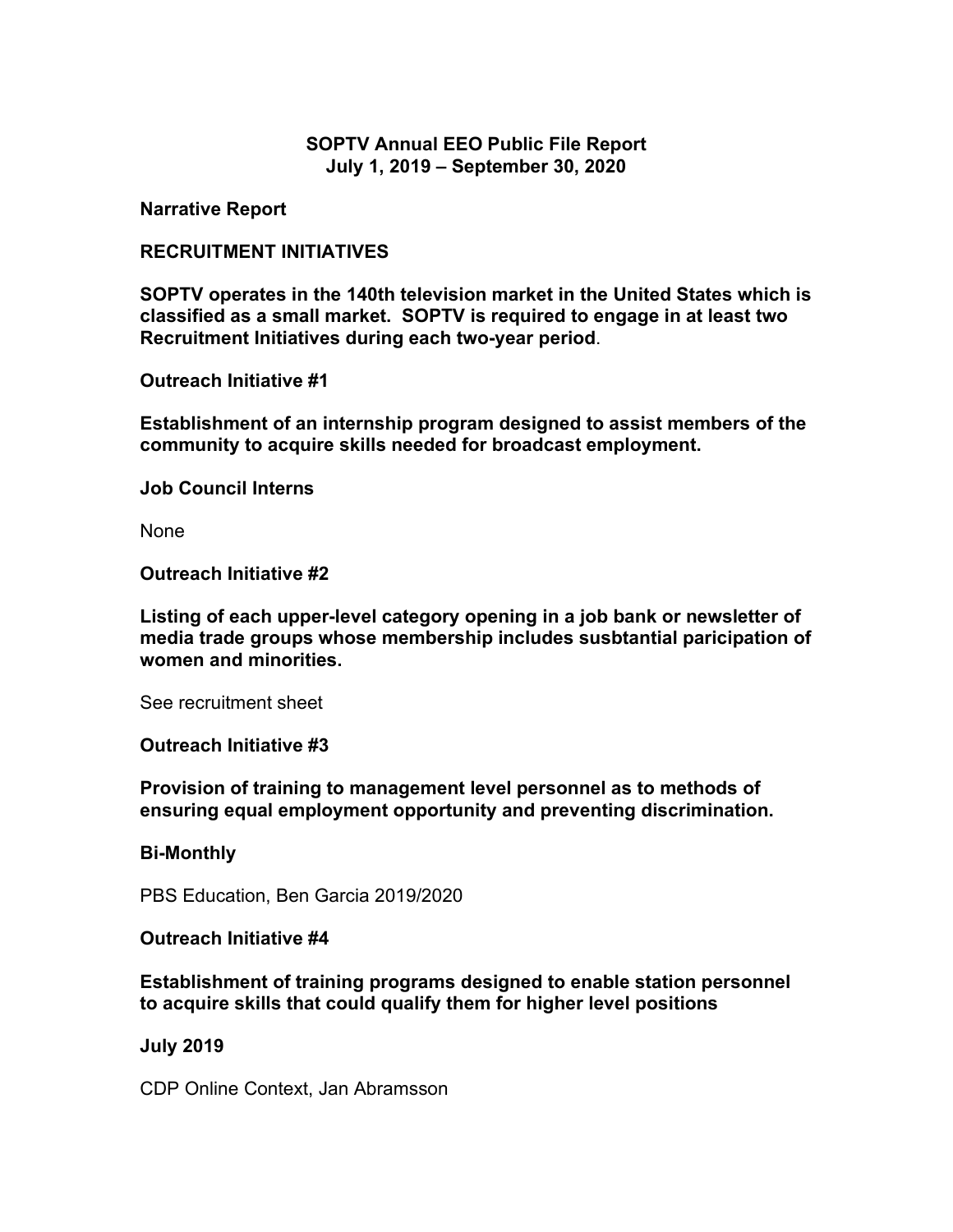Webinar 1 hour (7/2), Jeff LeBeau

Group Six (7/9), Jan Abramsson, David Aragon, Gretchen Isaacs, Savannah Schmidt, Barbara Weaver

PBS NewsHour Student Reporting Labs Educator Trainings**:** July 22nd through the  $26<sup>th</sup>$  (32 hours of training), Ben Garcia

Group Six (7/23), Jan Abramsson, David Aragon, Gretchen Isaacs, Savannah Schmidt, Barbara Weaver

## **August 2019**

Group Six (8/13), Jan Abramsson, David Aragon, Gretchen Isaacs, Savannah Schmidt, Barbara Weaver

Group Six (8/27), Jan Abramsson, David Aragon, Gretchen Isaacs, Savannah Schmidt, Barbara Weaver

### **September 2019**

Group Six (9/10), Jan Abramsson, David Aragon, Gretchen Isaacs, Savannah Schmidt, Barbara Weaver

Re-Branding PBS (9/24), Jan Abramsson

Group Six (9/24), Jan Abramsson, David Aragon, Sarah Domine, Gretchen Isaacs, Savannah Schmidt, Barbara Weaver

Vigor (9/25), Jan Abramsson

Source (9/26), Jan Abramsson

#### **October 2019**

Group Six (10/8), Jan Abramsson, David Aragon, Sarah Domine, Gretchen Isaacs, Savannah Schmidt, Barbara Weaver

Webinar 1 hour (10/16), Jeff LeBeau

Vigor (10/22), Jan Abramsson

Group Six (10/22), Jan Abramsson, David Aragon, Sarah Domine, Gretchen Isaacs, Savannah Schmidt, Barbara Weaver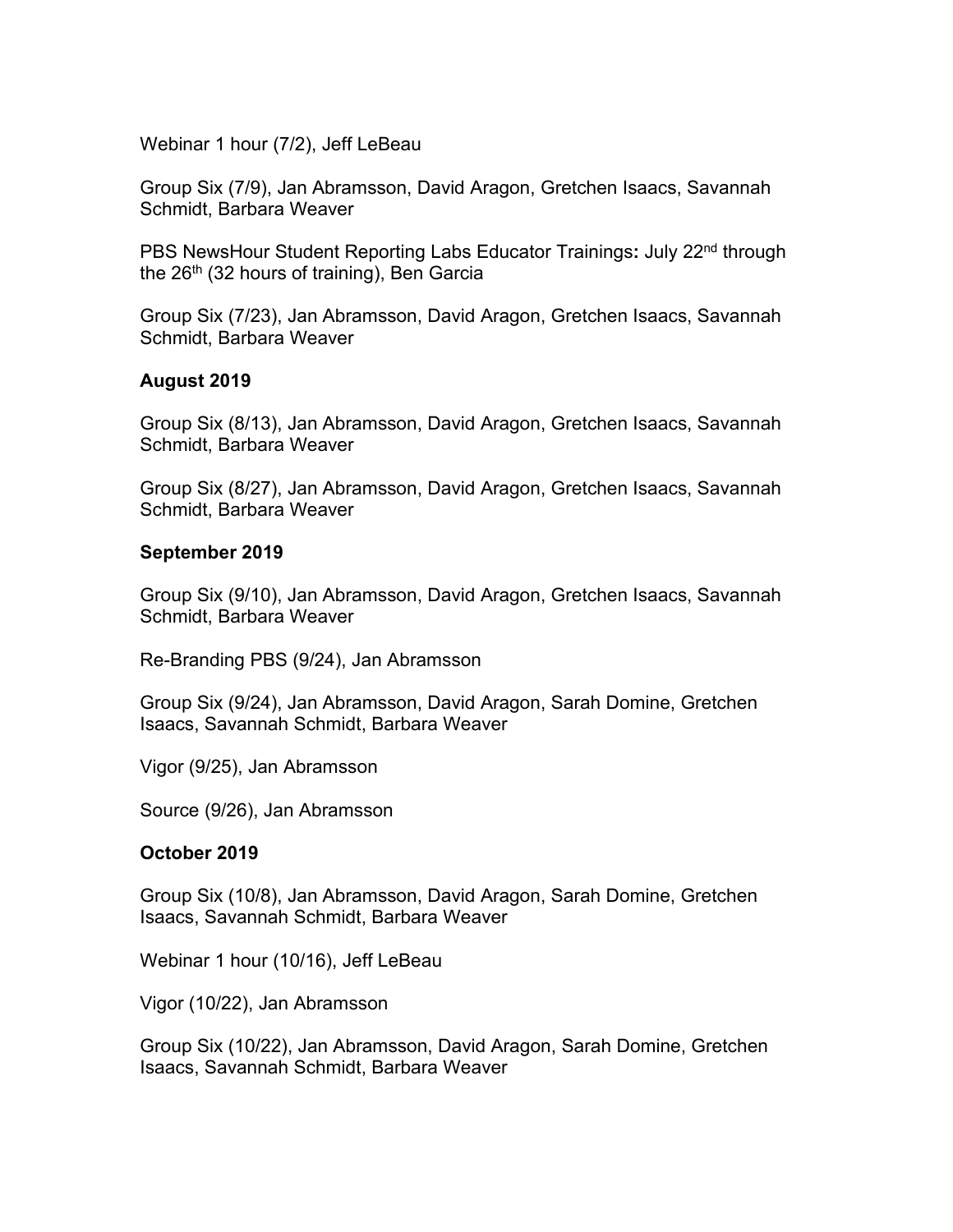Webinar 1 hour (10/29), Jeff LeBeau

#### **November 2019**

Webinar 1 hour (11/7), Jeff LeBeau

Group Six (11/12), Jan Abramsson, David Aragon, Sarah Domine, Gretchen Isaacs, Barbara Weaver

Webinar 1 hour (11/18), Jeff LeBeau

Next Gen TV (11/20), Jan Abramsson

Group Six (11/26), Jan Abramsson, David Aragon, Sarah Domine, Gretchen Isaacs, Barbara Weaver

#### **December 2019**

Group Six (12/10), Jan Abramsson, David Aragon, Sarah Domine, Gretchen Isaacs, Keegan Van Hook, Barbara Weaver

Group Six (12/24), Jan Abramsson, David Aragon, Sarah Domine, Gretchen Isaacs, Keegan Van Hook, Barbara Weaver

#### **January 2020**

Group Six (1/14), Jan Abramsson, Sarah Domine, Gretchen Isaacs, Keegan Van Hook, Barbara Weaver

PBS Rebrand (1/20), Jan Abramsson

Group Six (1/28), Jan Abramsson, Sarah Domine, Gretchen Isaacs, Keegan Van Hook, Barbara Weaver

#### **February 2020**

Group Six (2/11), Jan Abramsson, Sarah Domine, Gretchen Isaacs, Keegan Van Hook, Barbara Weaver

Group Six (2/25), Jan Abramsson, Sarah Domine, Gretchen Isaacs, Keegan Van Hook, Barbara Weaver

## **March 2020**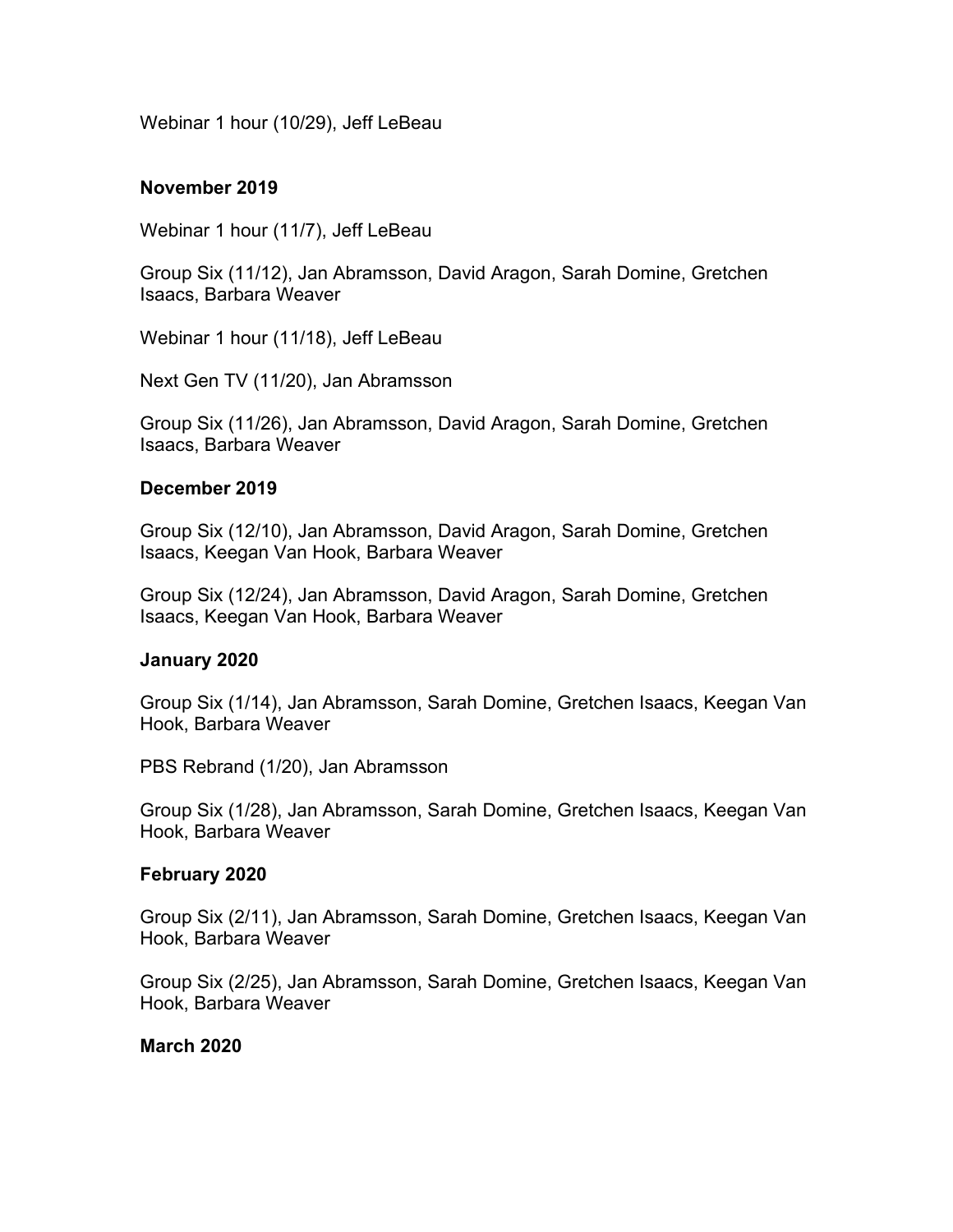Group Six (3/10), Jan Abramsson, Sarah Domine, Gretchen Isaacs, Keegan Van Hook, Barbara Weaver

Group Six (3/24), Jan Abramsson, Sarah Domine, Gretchen Isaacs, Keegan Van Hook, Barbara Weaver

## **April 2020**

Group Six (4/14), Jan Abramsson, Sarah Domine, Gretchen Isaacs, Keegan Van Hook, Barbara Weaver

Group Six (4/28), Jan Abramsson, Sarah Domine, Gretchen Isaacs, Keegan Van Hook, Barbara Weaver

### **May 2020**

Group Six (5/12), Jan Abramsson, Sarah Domine, Gretchen Isaacs, Keegan Van Hook, Barbara Weaver

Group Six (5/26), Jan Abramsson, Sarah Domine, Gretchen Isaacs, Keegan Van Hook, Barbara Weaver

### **June 2020**

Group Six (6/9), Jan Abramsson, Sarah Domine, Gretchen Isaacs, Keegan Van Hook, Barbara Weaver

Group Six (6/23), Jan Abramsson, Sarah Domine, Gretchen Isaacs, Keegan Van Hook, Barbara Weaver

#### **July 2020**

Group Six (7/14), Jan Abramsson, Sarah Domine, Gretchen Isaacs, Keegan Van Hook, Barbara Weaver

PBS NewsHour Student Reporting Labs Educator Trainings: July 20<sup>th</sup> through the  $24<sup>th</sup>$  (32 hours of training), Ben Garcia

Group Six (7/28), Jan Abramsson, Sarah Domine, Gretchen Isaacs, Keegan Van Hook, Barbara Weaver

## **August 2020**

Group Six (8/11), Jan Abramsson, Sarah Domine, Gretchen Isaacs, Keegan Van Hook, Barbara Weaver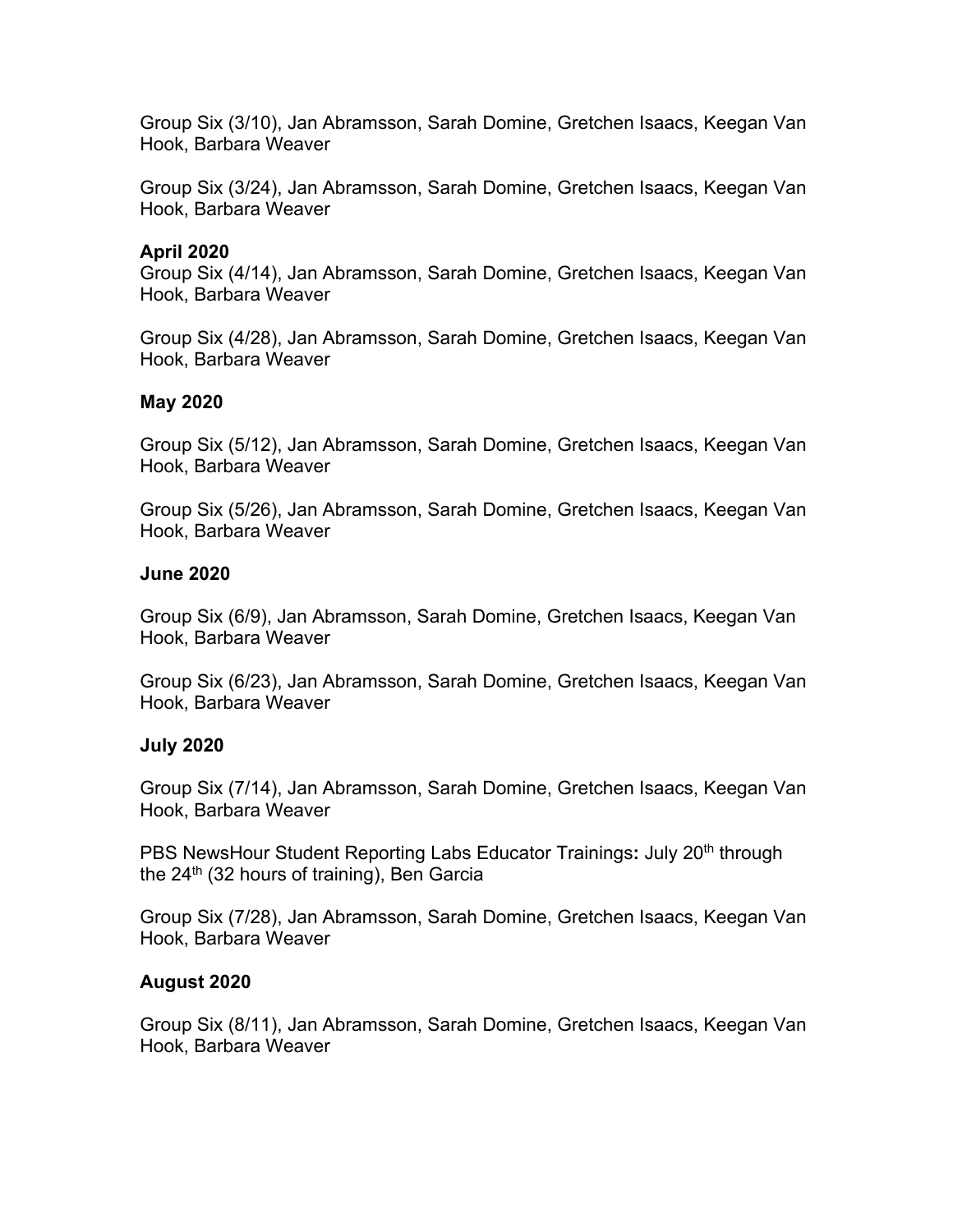Group Six (8/25), Jan Abramsson, Sarah Domine, Gretchen Isaacs, Keegan Van Hook, Barbara Weaver

#### **September 2020**

Group Six (9/8), Jan Abramsson, Sarah Domine, Gretchen Isaacs, Keegan Van Hook, Barbara Weaver

Group Six (9/22), Jan Abramsson, Sarah Domine, Gretchen Isaacs, Keegan Van Hook, Barbara Weaver

#### **Outreach Initiative #5 Mentoring**

Ben Garcia presented a Workshop Media Arts PLC for Medford School District, July 2019

Ben Garcia presented Student Reporting Lab for Hedrick Middle School and Central Medford High School, July 2019

Ben Garcia presented Student Reporting Lab for Hedrick Middle School and Central Medford High School, August 2019

Ben Garcia presented Student Reporting Lab for North Medford High School, August 2019

Ben Garcia presented Scratch Junior for Washington Elementary School, August 2019

Ben Garcia presented Student Reporting Lab Introductory for Washington Elementary School, September 2019

Ben Garcia presented Student Reporting Lab for Hedrick Middle School, Central Medford High School, and North Medford High School, September 2019

Ben Garcia presented Scratch Junior Production Planning for Washington Elementary School, September 2019

Ben Garcia presented Student Reporting Lab Training and promotion for various Medford School District Offices, September 2019

Ben Garcia presented Student Reporting Lab for Hedrick Middle School, Central Medford High School, and North Medford High School, October 2019

Ben Garcia presented Student Reporting Lab Training for Medford School District Offices, October 2019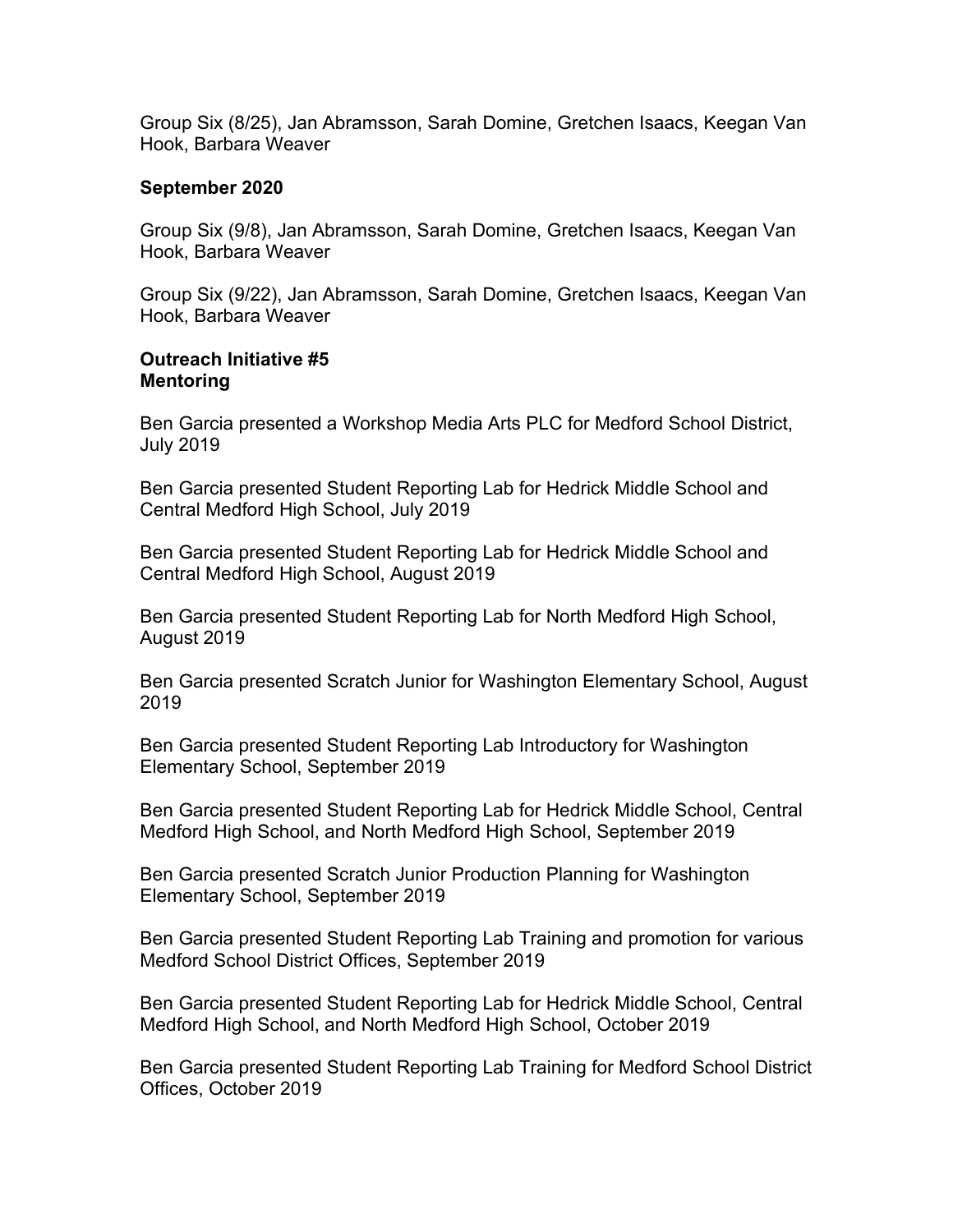Ben Garcia presented Camera Training for North Medford High School, October 2019

Ben Garcia presented Scratch Junior Class Takeover for Talent Elementary School, October 2019

Ben Garcia presented Student Reporting Lab for Hedrick Middle School, Central Medford High School, and North Medford High School, November 2019

Ben Garcia presented Admin Meeting and Admin Follow-Up for North Medford High School, November 2019

Ben Garcia presented Student Reporting Lab for Hedrick Middle School, Central Medford High School, and North Medford High School, December 2019

Ben Garcia presented Adobe Premiere Professional Development Workshop for Hedrick Middle School, December 2019

Ben Garcia presented Student Reporting Lab Curriculum Professional Development Workshop for North Medford High School, December 2019

Ben Garcia presented Student Reporting Lab Scope and Sequence Professional Development Workshop for North Medford High School, December 2019

Ben Garcia presented Student Reporting Lab for Hedrick Middle School, Central Medford High School, and North Medford High School, January 2020

Ben Garcia presented Student Reporting Lab for Hedrick Middle School, Central Medford High School, and North Medford High School, February 2020

Ben Garcia presented Student Reporting Lab for Hedrick Middle School, Central Medford High School, and North Medford High School, March 2020

Ben Garcia presented Student Reporting Lab for Hedrick Middle School, Central Medford High School, and North Medford High School, April 2020

Ben Garcia presented Medford Anywhere Learning TV for Medford Schools, April 2020

Ben Garcia presented Medford Anywhere Learning TV for Medford Schools, May 2020

Ben Garcia presented Medford Anywhere Learning TV for Medford Schools, June 2020